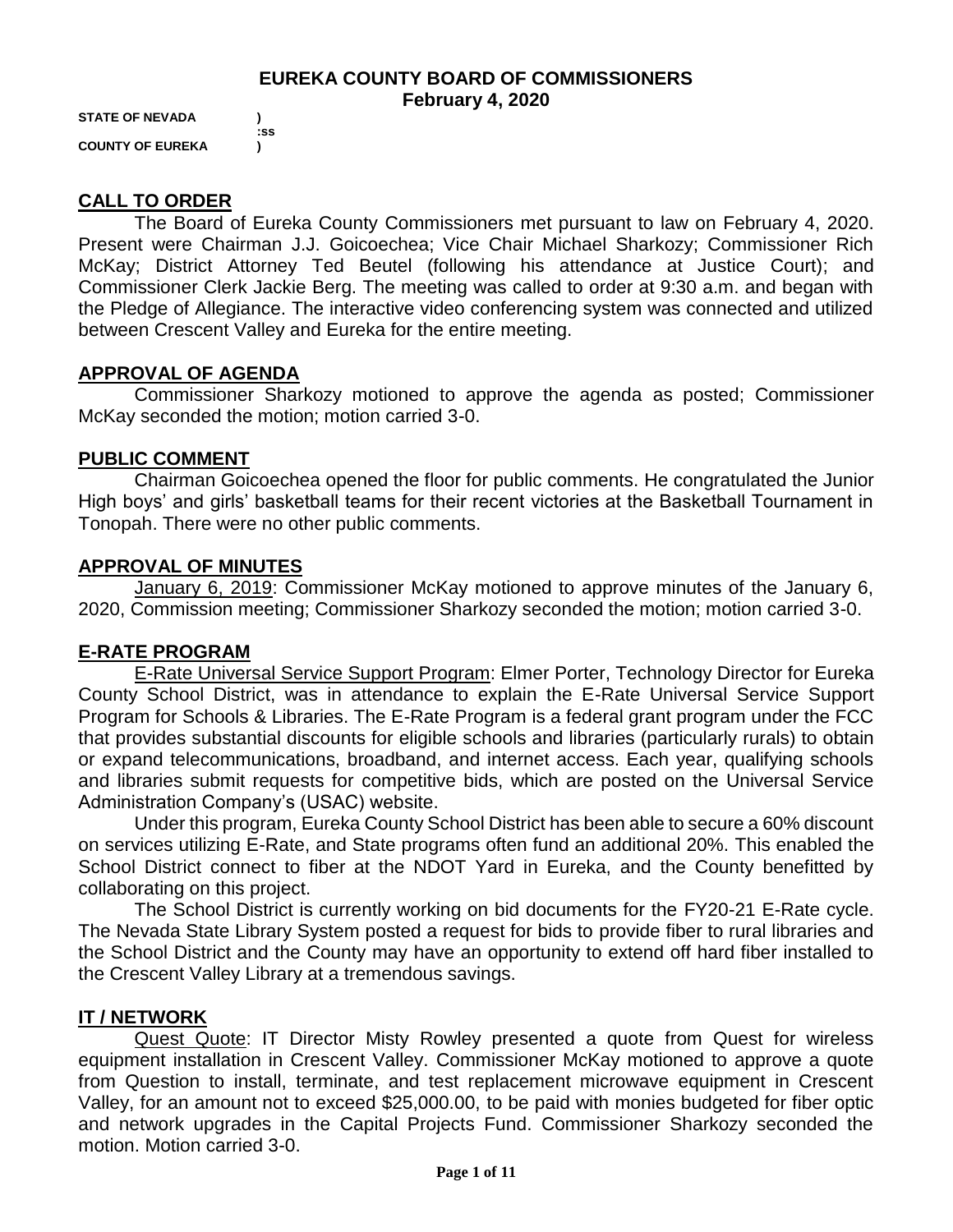### **COMMISSIONERS**

Letter to Department of Taxation: Comptroller Kim Todd prepared a response letter to the Department of Taxation regarding the single audit finding in Eureka County's Fiscal Year 2018- 2019 annual audit. The Town of Crescent Valley General Fund was over-expended by a small amount for salaries and wages. The letter explained that duties necessary to support the Crescent Valley Town Advisory Board were more than anticipated, causing the slight over-expenditure, which will be rectified in future budgets.

Commissioner Sharkozy motioned to approve sending the letter to Nevada Department of Taxation in response to the County's Fiscal Year 2018-2019 Annual Audit Report; Commissioner McKay seconded the motion; motion carried 3-0.

Position on Utilization of Funds for Medicaid Match Program: (*Note: This item was discussed later in the meeting when the District Attorney was available.*)

Counties participate financially in the State's Medicaid Match Program for the non-federal portion of costs for long-term hospital care for indigent persons. Due to changes in the Program, including recent legislative changes, costs to counties have increased and will increase again in Fiscal Year 2020-2021.

Counties receive \$0.015 as a portion of their tax rates to be deposited into a fund for hospital care for indigent persons (regulated in accordance with NRS 428.115 - NRS 428.255). The IAF (Indigent Accident Fund) Board is meeting on February  $7<sup>th</sup>$  to consider a proposal to allow counties to dedicate these funds to help pay rising costs of the Medicaid Match Program.

Commissioner Sharkozy represents Eureka County on the IAF Board, and the Commissioners wanted to present a consolidated position on use of these funds. After discussing options, the Commissioners favored using the hospital indigent funds if the rate collected by Eureka County is dedicated to pay the County's portion of rising costs. The Commissioners were not in favor if the State wants to 'sweep' these funds and place them in a pool for the benefit of all counties and/or the State.

Commissioner Sharkozy motioned that Eureka County supports using funds collected for hospital care of indigent persons to pay rising costs related to the Medicaid Match Program if each counties' funds are dedicated for their respective liability, but Eureka County is not in favor of pooling the funds for the benefit of all counties in the State. Commissioner McKay seconded the motion. Motion carried 3-0.

Out-of-State Travel: Chairman Goicoechea has been asked to participate in taping of a television show, *The County Seat*, to discuss reform of NEPA (National Environmental Protection Act) regulations and overhaul of BLM grazing regulations. Taping is scheduled for February 13<sup>th</sup>, and the Chairman has been asked to give a presentation on February  $14<sup>th</sup>$  at the rural caucus meeting of the Utah State Legislature.

Commissioner Sharkozy motioned to authorize out-of-state travel for Chairman Goicoechea to travel to Salt Lake City, Utah, February  $13<sup>th</sup>$  &  $14<sup>th</sup>$  for the purposes discussed; Commissioner McKay seconded the motion; motion carried 3-0.

Positions Requiring POST Certification: The County recently received emails and correspondence from Nevada POST (Police Officers Standards & Training), which prompted the Board to seek acknowledgement from the Sheriff that employees in positions requiring POST certification either currently possess certification or are working to obtain certification within the statutory timeframe (12 months, with an optional one-time six-month extension).

Sheriff Jesse Watts stated this discussion could have been avoided if he had been party to the meeting held upon receipt of the referenced correspondence from POST, which he also received. The Sheriff confirmed that all law enforcement employees either possess certification or are in the process of obtaining certification in compliance with State law, department policy, and in order to meet criteria listed in the respective job descriptions.

In response to the correspondence, Sheriff Watts spent two days in Carson City talking at length with the Director of POST to ensure that his department is not out of compliance.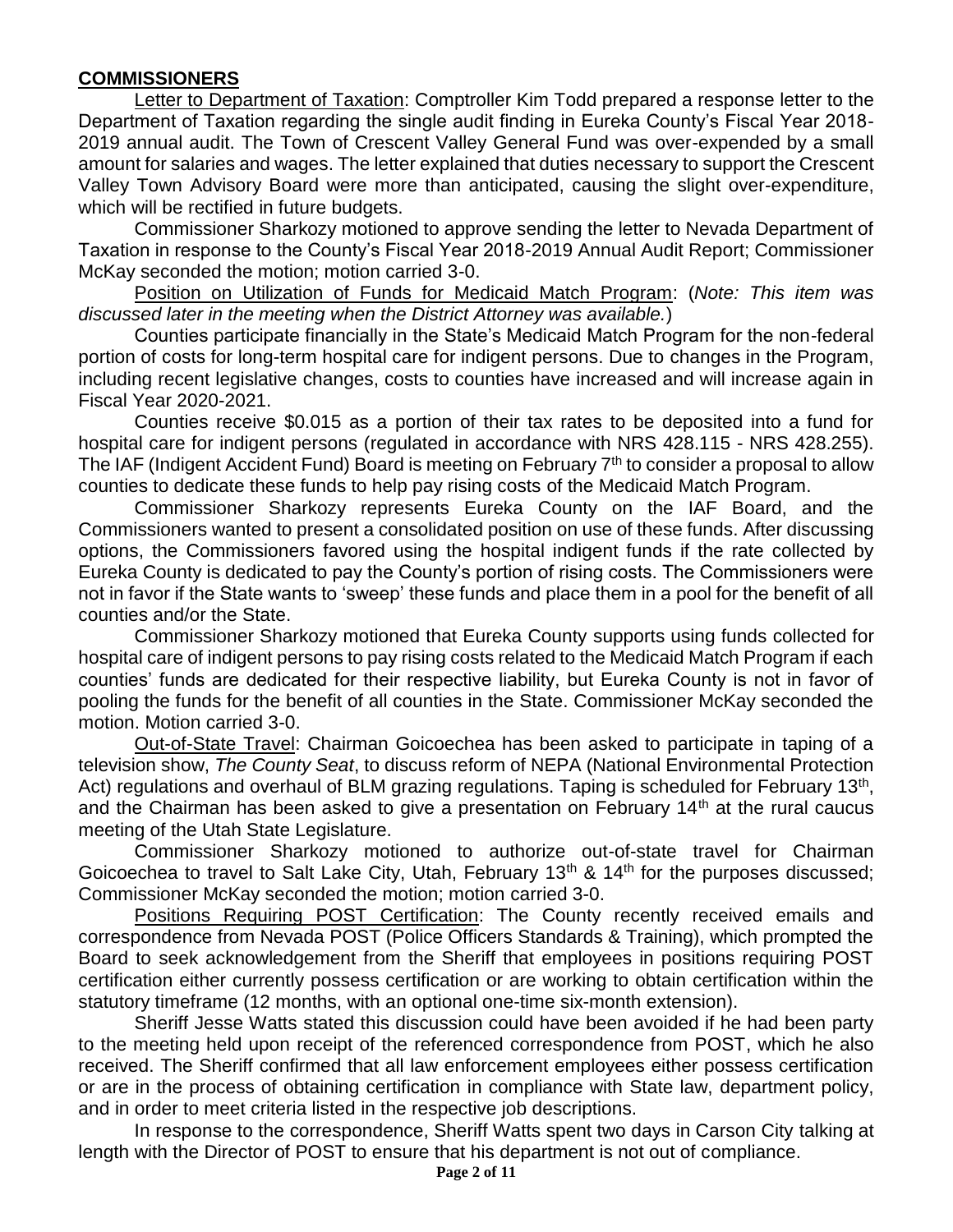The Board inquired whether an employee failing to gain certification during the allowable timeframe (or anyone, for that matter, who is not POST certified) is granted access to patrol vehicles or other equipment routinely provided to peace officers.

Sheriff Watts assured the Board that access is not granted to anyone other than qualifying law enforcement officers. The exception to this is when administrative staff transports a patrol vehicle, or when Public Works staff services a patrol vehicle, but in these instances the employees are not representing themselves to be peace officers. He added that anyone not gaining certification in the 12-month period, or 18-month period if an extension is granted, is not eligible to be a peace officer in the State of Nevada and is not able to continue employment with the Eureka County Sheriff's Office.

Chairman Goicoechea commented that the emails were concerning and he wanted to give the Sheriff opportunity to clarify, on the record, how this issue is being handled.

Defense of District Court Case WM 2001-003: Commissioner Sharkozy motioned to direct the defense of lawsuit WM 2001-003 pursuant to NRS 244.165 (prosecution and defense of suits), which was filed on January 27, 2020, in Seventh Judicial District Court in Eureka. Commissioner McKay seconded the motion. Motion carried 3-0.

Position Reassignment: During recent budget discussions, Chairman Goicoechea suggested reassigning the Deputy Clerk position regularly utilized by the Board to be funded by the Commission budget and jointly supervised by the Board and Clerk Recorder. He recently met with the District Attorney, Comptroller, and Clerk Recorder to work out details of this transition. Minor revisions were made to the previous job description to replace references to 'Clerk Treasurer' with 'Clerk Recorder'. As was done in the past, the Commissioners will conduct annual performance evaluations for this position on a rotating basis. Clerk Recorder Lisa Hoehne requested additional time to review the job description, and the Chairman agreed to table it until the next meeting.

Commissioner Sharkozy motioned to approve reassigning the Deputy Clerk position regularly utilized by the Board to be funded by the Commission budget and jointly supervised by the Commissioners and Clerk Recorder. Commissioner McKay seconded the motion. Motion carried 3-0.

# **CLERK RECORDER**

Hiring Freeze Waiver Justification - Deputy Clerk Recorder: Clerk Recorder Lisa Hoehne submitted a Hiring Freeze Waiver Justification requesting authorization to fill the vacancy created in her office with reassignment of a position to the Board of Commissioners.

Commissioner McKay motioned to waive the hiring freeze and authorize the Clerk Recorder to fill the vacant position of Deputy Clerk Recorder; Commissioner Sharkozy seconded the motion; motion carried 3-0.

## **COUNTY COMPTROLLER**

Proposed Changes to Supplemental Pay: Based on a preliminary discussion at an earlier meeting, and a written request from Sheriff Watts, Comptroller Kim Todd presented possible options related to categories of supplemental pay outlined in the Personnel Policy.

Chairman Goicoechea noted that changes to Personnel Policy can only be made following a public hearing after the proposed changes are memorialized in a resolution that has been circulated to all employees and made available to the public upon request.

Remote Duty Station Pay: Law enforcement officers stationed in Crescent Valley currently receive a stipend of \$350.00 a month for remote duty pay. The question arose at an earlier meeting whether other remote employees, subject to callback for emergencies, should also receive this stipend (for instance, Public Works employees called out to plow snow or attend to urgent utility issues, and EMS employees responding to after-hours ambulance calls).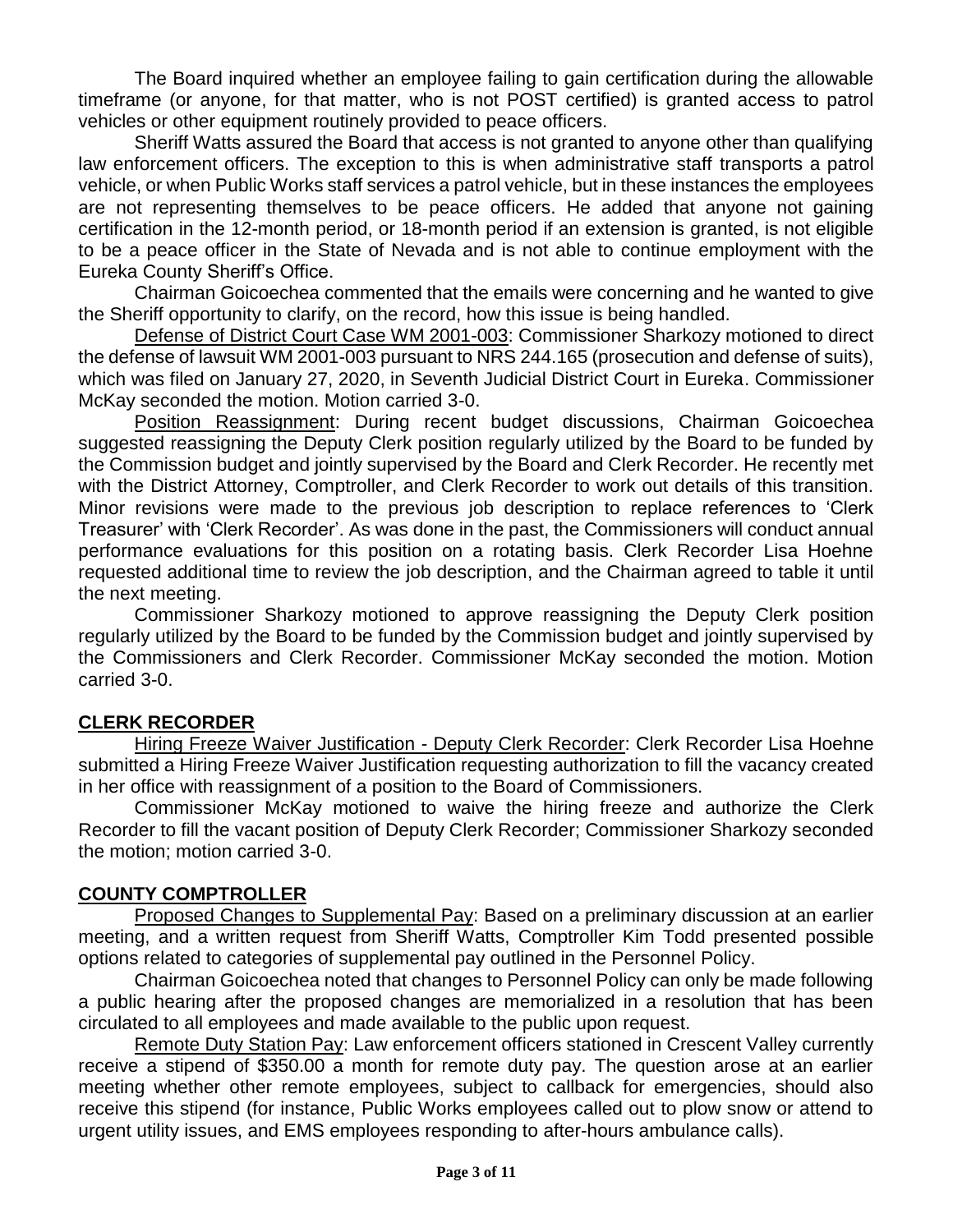Estimated fiscal impact for this change is over \$24,000.00 per year. Supervisors in attendance were not opposed to sunsetting this policy, but most felt that the three employees already receiving the stipend should be "grandfathered-in." The Commissioners agreed.

Standby Pay: Current standby pay is \$0.25 an hour, so an employee on 24-hour standby earns a total of \$6.00. Policy describes typical standby as four hours prior to shift and four hours following shift, or alternate schedule determined by the supervisor. An employee on standby must carry a cell phone or pager, comply with standby requirements, and be available to report to work within 15 minutes of a call. Everyone agreed that the current standby rate is 'insulting' and should be changed.

After polling other counties, Sheriff Watts recommended increasing standby pay to \$2.00 an hour, which is a low average compared to other agencies. The Board agreed with this recommendation.

Shift Differential: Shift differential is currently \$0.25/hour for swing shift and \$0.50/hour for graveyard shift. Again, based on comparisons with other agencies, Sheriff Watts recommended an increase to \$1.00/hour for swing shift and \$2.00/hour for graveyard shift. County employees working shift work include patrol officers, detention officers, and dispatchers, all of whom are now working 12-hour shifts. A rough estimate, based on graveyard differential, reveals this could cost \$5,800.00 annually for each affected employee.

This represents a fourfold increase in shift differential, but with other factors (changes in shift schedules, number of affected personnel, etc.) it is difficult to calculate exact fiscal impact. The Board postponed proposing any changes until more definitive cost estimates are available.

**FTO Pay: Field Training Officers and Communication Training Officers currently receive** an additional 5% when training. It was noted that FTOs and CTOs are frequently consulted at times they are not actively training, essentially conducting intermittent training with no compensation. To rectify this, Sheriff Watts recommended that Training Officers receive an extra 2% for all hours worked, plus another 3% (for a total of 5%) when training.

After considering this alternate scenario, the Board voiced a preference to leave Training Officer pay as it is currently outlined in policy.

Canine Handler: The Sheriff proposed supplemental compensation for a patrol deputy assigned as a canine handler. Ms. Todd explained that in the past there was a specific job description that included canine related duties, with a different assigned pay range. Certain expenses, such as veterinary care, were paid by the County, and the Deputy received a monthly stipend to cover food and other costs for daily care of the dog. Sheriff Watts agreed that a specific job description made more sense than supplemental pay.

Proposed EMT Certification for Law Enforcement: Sheriff Watts was approached by staff inquiring whether there was an incentive for deputies to obtain EMT certification. He felt this would benefit the County and suggested an extra 2.5% for Basic EMT certification and 5% for Intermediate EMT certification. Those responding when off duty could receive the volunteer stipend of \$50.00.

A discussion ensued considering potential liabilities. EMS Director Kenny Sanders informed that State law mandates that EMT functions be performed from an ambulance, limiting what Deputies with EMT certification could do from a patrol vehicle. Since CPR certification is part of POST, Deputies already have the ability to administer CPR.

The Board encouraged anyone interested to pursue EMT certification as a volunteer, but chose not to recommend a stipend for Deputies with EMT certification.

Holiday Hours: Currently all full-time employees receive 10 hours of paid leave for holidays. Those working 10-hour days receive 10 hours of holiday compensation and those working 8-hour days are paid eight hours for the holiday and must use the additional two hours within 30 days.

Sheriff Watts recommended that employees receive holiday compensation commensurate with their respective shifts, whether 8 hours, 10 hours, or 12 hours. This would save the County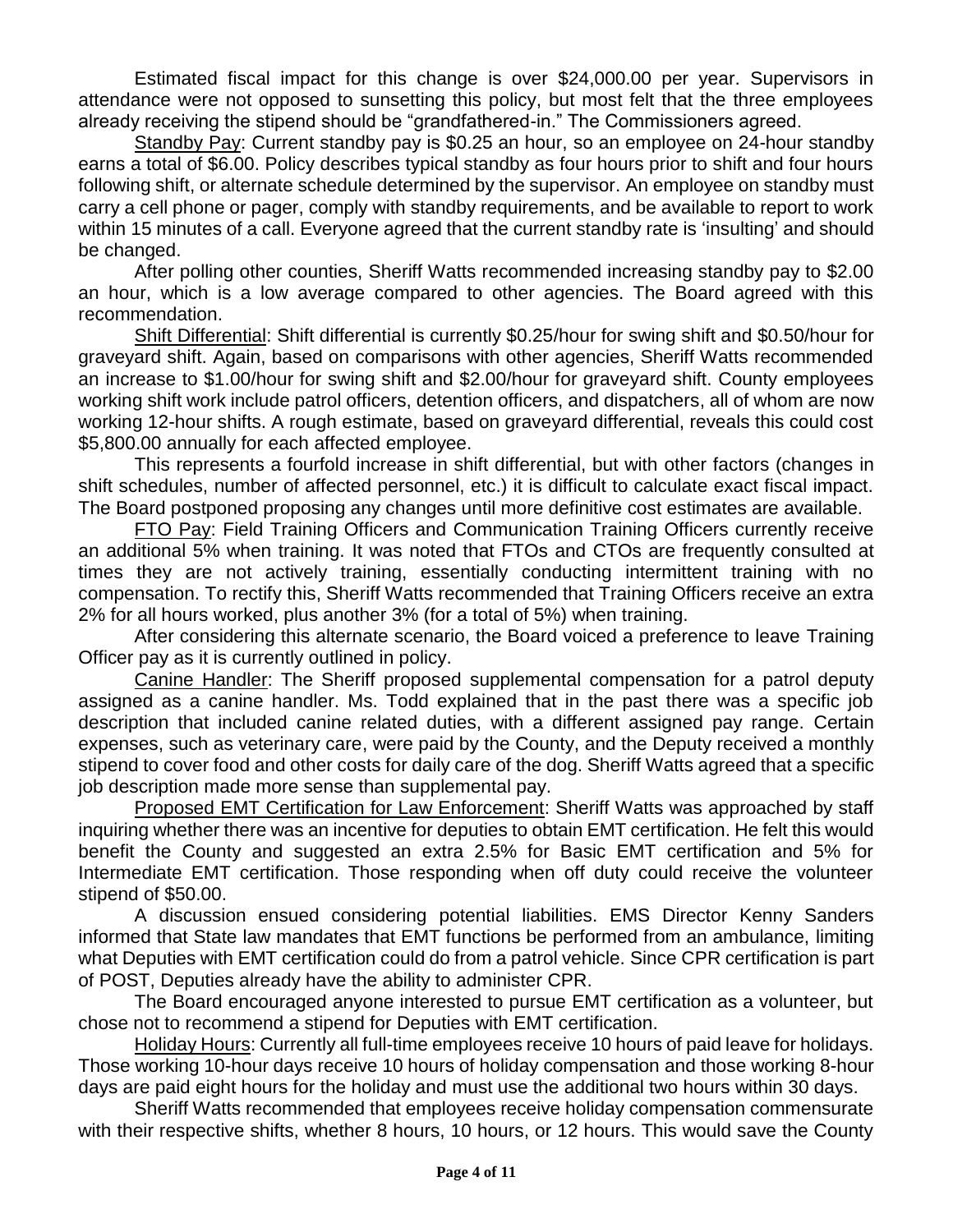holiday pay as well as overtime pay when an employee covers for someone using the additional holiday hours.

Ms. Todd explained that the policy started because 10-hour employees were receiving a higher holiday benefit than 8-hour employees. Under the Sheriff's proposal, 12-hour employees would receive 132 hours of holiday pay annually versus 88 hours for 8-hour employees. This could be equalized with a flat 8-hour holiday benefit, but the drawback is that those working longer shifts would have to claim sick leave or annual leave to account for the additional hours.

There were several comments that the current policy is 'crazy' and many of the supervisors agreed that a flat 8-hour holiday benefit made the most sense. The Chairman recognized that this will be a controversial proposal, but noted that employee comments will be heard before any policy changes are made.

Hours Worked: Current policy recognizes all claimed hours as hours worked (including paid leave). The Sheriff calculated that the County would realize a savings in overtime if only actual hours worked are recognized.

Ms. Todd explained that a Road Department employee can take a paid day off during the week, which counts towards the 40-hour week. If that same employee is called in on the weekend to plow snow, overtime is paid. If paid leave is not counted, overtime would not be paid until the employee reaches the 40-hour threshold.

Ron Damele commented that an employee called in on a scheduled day off should be paid overtime and changing this policy would impact an employee's willingness to be on-call. Chairman Goicoechea agreed that he was hesitant to change this policy since paid leave is a benefit that the employee has earned.

Proposed Changes: Based on the discussion regarding various supplemental pay, Commissioner Sharkozy motioned to propose the following: (a) sunset remote duty station pay effective June 30, 2020, with current recipients grandfathered in; (b) increase standby pay to \$2.00 per hour; (c) review definitive cost estimates before considering changes to shift differential; (d) leave FTO/CTO pay at the current 5% rate; (e) address compensation for canine handlers in the job description; (f) deny supplemental pay for law enforcement employees with EMT certification; (g) standardize holiday compensation at eight hours for all employees; and (h) continue to recognize paid leave when calculating hours worked. Commissioner McKay seconded the motion. Motion carried 3-0.

Process to Implement Policy Changes: Chairman Goicoechea reminded everyone that policy changes cannot be adopted until memorialized in a resolution circulated to all employees for comment, followed by a public hearing during an open meeting of the Board to hear comments from employees and members of the public, after which the Board may adopt, revise, or deny some or all of the proposed changes.

## **AMBULANCE & EMS**

Amendment to HSI Agreement: The County has been utilizing Health Services Integration Inc. for several years for ambulance billing services. HSI retains 6% of all ambulance bills collected as payment, but is increasing this amount to 8% effective February  $1<sup>st</sup>$ .

Commissioner McKay motioned to continue the contract with Health Services Integration for ambulance billing services with a rate increase to 8% of collected ambulance accounts effective February 1, 2020. Commissioner Sharkozy seconded the motion. Motion carried 3-0.

# **ASSESSOR**

Background on Devnet Software: Assessor Michael Mears provided a brief history on implementation of Devnet's CAMA (computer aided mass assessment) software in his office. Counties were notified over two years earlier that the current software provider, Advanced Data Systems (AS400 system), was closing its business effective December 2019. This triggered the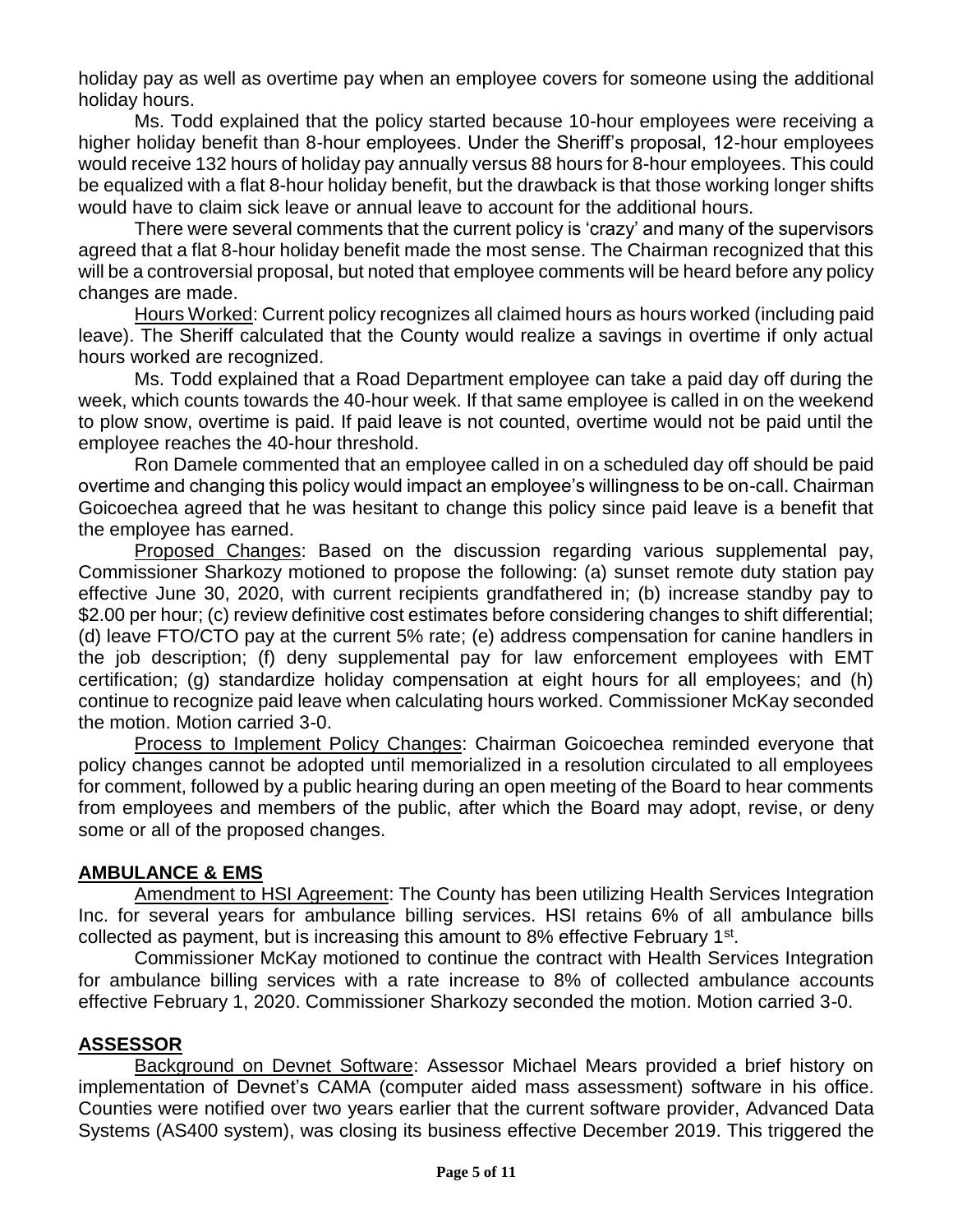15 Nevada counties reliant on ADS to begin searching for alternate vendors for the multiple software programs that would have to be replaced.

Assessors in Nevada vetted various CAMA vendors and 14 of the 15 ADS counties selected Devnet. Mr. Mears participated on a design committee, which met frequently to evaluate the software and recommend changes based on Nevada's assessment practices. His office completed conversion to Devnet in July 2019. The program, which initially seemed very promising, had substantial areas that didn't function properly, and the Devnet vendor proved to be quite unresponsive.

The segregation report, a mandatory proforma revenue projection due to the Nevada Department of Taxation each January, could not be run in Devnet, and Mr. Mears and Appraisal Supervisor, Garney Damele, recently spent hours manually creating the report. The deficiencies in Devnet make it impossible for the Treasurer to complete the mandatory proforma revenue report due to the Department of Taxation by mid-February.

Douglas County severed ties with Devnet in October, Humboldt County issued a 15-day notice to cure, and there is talk that Lander County is leaving as well. With these actions hinting at a mass exodus, Devnet has deployed resources to the State that should have been available six months ago.

Mr. Mears has not made a firm decision regarding Devnet, but is exploring options and has seen demonstrations from two other CAMA vendors, including GSA (Government Software Assurance), the company Lyon County selected in lieu of Devnet.

Mr. Mears relayed that disappointment and frustration have turned to anger over Devnet's lack of responsiveness and the tremendous amount of time, effort, and finances (\$118,000.00) that have gone towards a program that does not function properly. The Assessor does not have estimates yet, but asked that the Board budget funds for the upcoming fiscal year in the event there is a need to do an expedited software conversion with an alternate company.

# **NEVADA DIVISION OF WATER RESOURCES**

Special Assessments for FY20-21: Each year the Nevada Division of Water Resources provides budgets for special assessments to be billed to water rights holders in Eureka County. Basins are charged anywhere from \$0.60 per acre foot (Humboldt River Distribution) to \$1.00 per acre foot (Diamond Valley Groundwater Basin and Kobeh Valley Groundwater Basin), with all other basins charged \$0.65 per acre foot. These are billed as special assessments on the real property tax statements and in turn paid to the Division of Water Resources. Total collectible amount for Fiscal Year 2020-2021 is \$356,713.69.

Commissioner Sharkozy motioned to approve the Division of Water Resources budgets for special assessments for Fiscal Year 2020-2021 to be collected by Eureka County on behalf of the Division for expenses related to supervision over the following waters in Eureka County: Maggie Creek Groundwater Basin, Boulder Flat Groundwater Basin, Humboldt River Distribution, Whirlwind Valley Groundwater Basin, Lower Reese River Valley Groundwater Basin, Crescent Valley Groundwater Basin, Pine Valley Groundwater Basin, Diamond Valley Groundwater Basin, and Kobeh Valley Groundwater Basin. Commissioner McKay seconded the motion. Motion carried 3-0.

## **CRESCENT VALLEY TOWN ADVISORY BOARD**

Easter Egg Hunt: The Crescent Valley Town Advisory Board requested funds to support the annual Easter Egg Hunt on April 11<sup>th</sup>. Commissioner Sharkozy motioned to approve a request for \$800.00 from the North End Activities Fund to be used for the Crescent Valley Easter Egg Hunt on April 11th, with the check issued to CVTAB member, Jessica Evertsen. Commissioner McKay seconded the motion. Motion carried 3-0.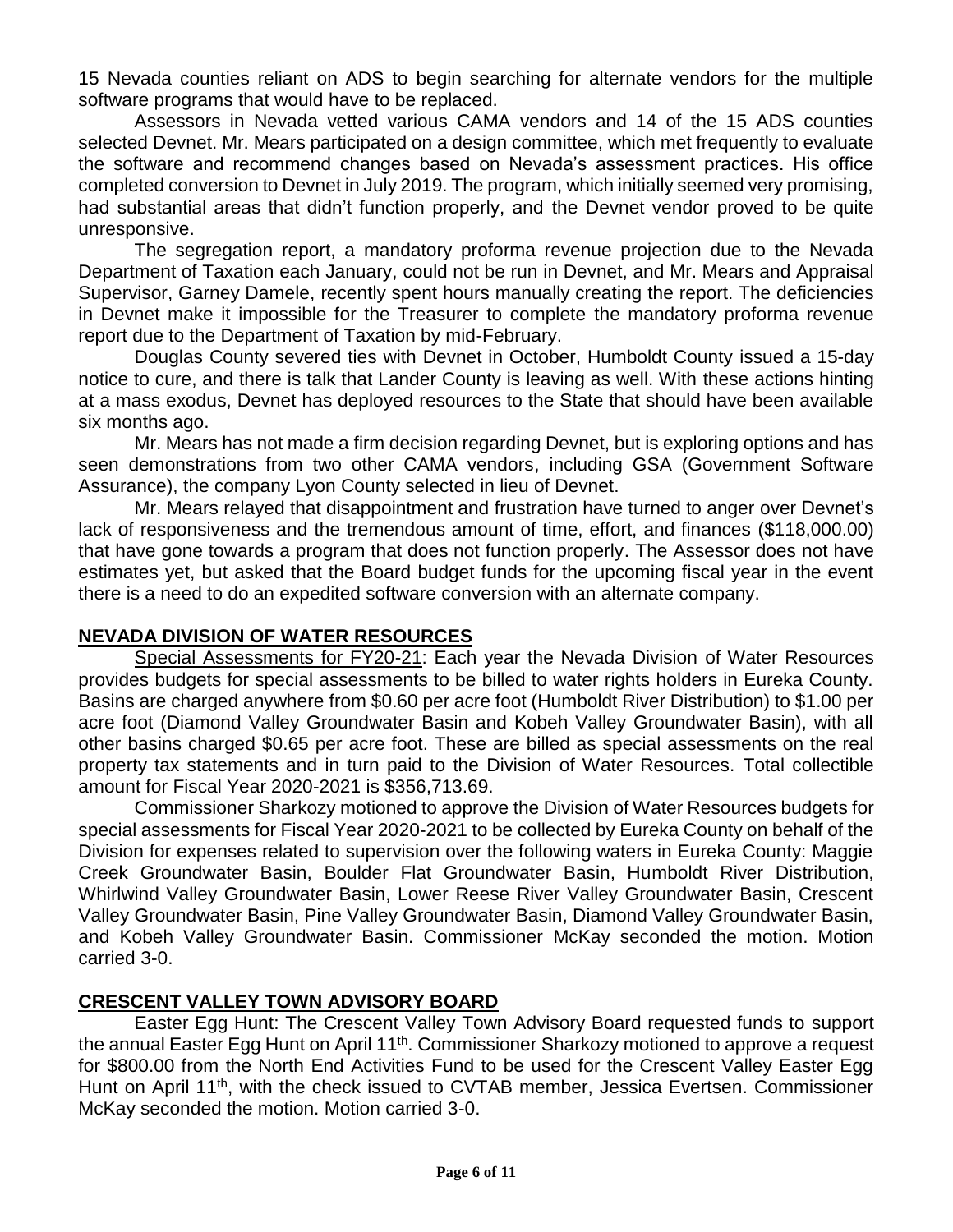### **CORRESPONDENCE**

Correspondence was received from: District Attorney Ted Beutel (2); Sheriff Jesse Watts; Crescent Valley Town Advisory Board (2); Nevada Assoc. of Counties (3); Eide Bailly LLP (2); Health Services Integration; Allison MacKenzie Ltd.; Walker & Associates; Nevada Div. of Water Resources (2); Nevada Rural Housing Authority; Nevada Div. of Environmental Protection; Private Activity Bond Council (2); US Dept. of Agriculture; US Dept. of Homeland Security (2); US Senator Jacky Rosen; and US Dept. of the Navy.

#### **RECESS FOR LUNCH**

The Board recessed for lunch from 12:06 to 1:20 p.m.

### **FISCAL YEAR 2020-2021 BUDGET - TAX RATE**

Fiscal Year 2020-2021 Tax Rate: The Commissioners did not support a tax increase, and Commissioner Sharkozy motioned that the County-wide tax rate remain the same for Fiscal Year 2020-2021; Chairman Goicoechea seconded the motion; motion carried 3-0.

Allocation of Tax Rate: Comptroller Kim Todd provided a breakdown of the current tax rate and anticipated revenues for each fund based on preliminary projected assessed valuations. The Board engaged in a thorough discussion of each fund.

The Board agreed to increase allocation to two funds. An additional \$0.025 will be distributed to the Landfill Fund, which covers substantial expenses including the waste collection franchise agreement. In addition, Ms. Todd recommended allocating \$1 million in consolidated tax revenues. She will consult the Department of Taxation to inquire whether this requires a resolution in addition to Board action. An additional \$0.02 will be distributed to the Capital Improvement Fund. The Board noted that after several years of conservative spending, infrastructure needs should be addressed.

Commissioner Sharkozy motioned to approve the following allocation of the Fiscal Year 2020-2021 tax rate; Commissioner McKay seconded the motion; motion carried 3-0. *Funds with an asterisk (\*) are set by statute.* 

|                                     | FY19-20  | FY20-21    |  |
|-------------------------------------|----------|------------|--|
| General Fund                        | \$0.6575 | \$0.6125   |  |
| <b>Future Reserve Fund</b>          | \$0.0000 | \$0.0000   |  |
| Road Fund                           | \$0.0500 | \$0.0500   |  |
| <b>RTC Fund</b>                     | \$0.0900 | \$0.0900   |  |
| Ag District #15                     | \$0.0000 | \$0.0000   |  |
| Building Maintenance & Reserve Fund | \$0.0000 | \$0.0000   |  |
| Landfill Fund                       | \$0.0250 | \$0.0500   |  |
| Water Mitigation Fund               | \$0.0250 | \$0.0250   |  |
| Natural Resource Multiple Use Fund  | \$0.0100 | \$0.0100   |  |
| Capital Improvement Fund            | \$0.0500 | \$0.0700   |  |
| <b>Agricultural Extension Fund</b>  | \$0.0100 | \$0.0100*  |  |
| Accident Indigent Fund              | \$0.0150 | $$0.0150*$ |  |
| County Indigent Fund                | \$0.0033 | $$0.0033*$ |  |
| <b>Hospital Indigent Fund</b>       | \$0.0100 | $$0.0100*$ |  |
| <b>Total General County</b>         | \$0.9458 | \$0.9458   |  |
| <b>Television District</b>          | \$0.0085 | $$0.0085*$ |  |
| <b>Crescent Valley Town</b>         | \$0.2153 | $$0.2153*$ |  |
| Eureka Town                         | \$0.2153 | $$0.2153*$ |  |
| Diamond Valley Weed District        | \$0.0781 | \$0.0781   |  |
| Diamond Valley Rodent District      | \$0.0400 | \$0.0400   |  |

## **FISCAL YEAR 2020-2021 BUDGET - DEPARTMENTAL BUDGETS**

*Note; In order to accommodate schedules, the Justice Court and Fair Board budgets were heard earlier in the meeting.*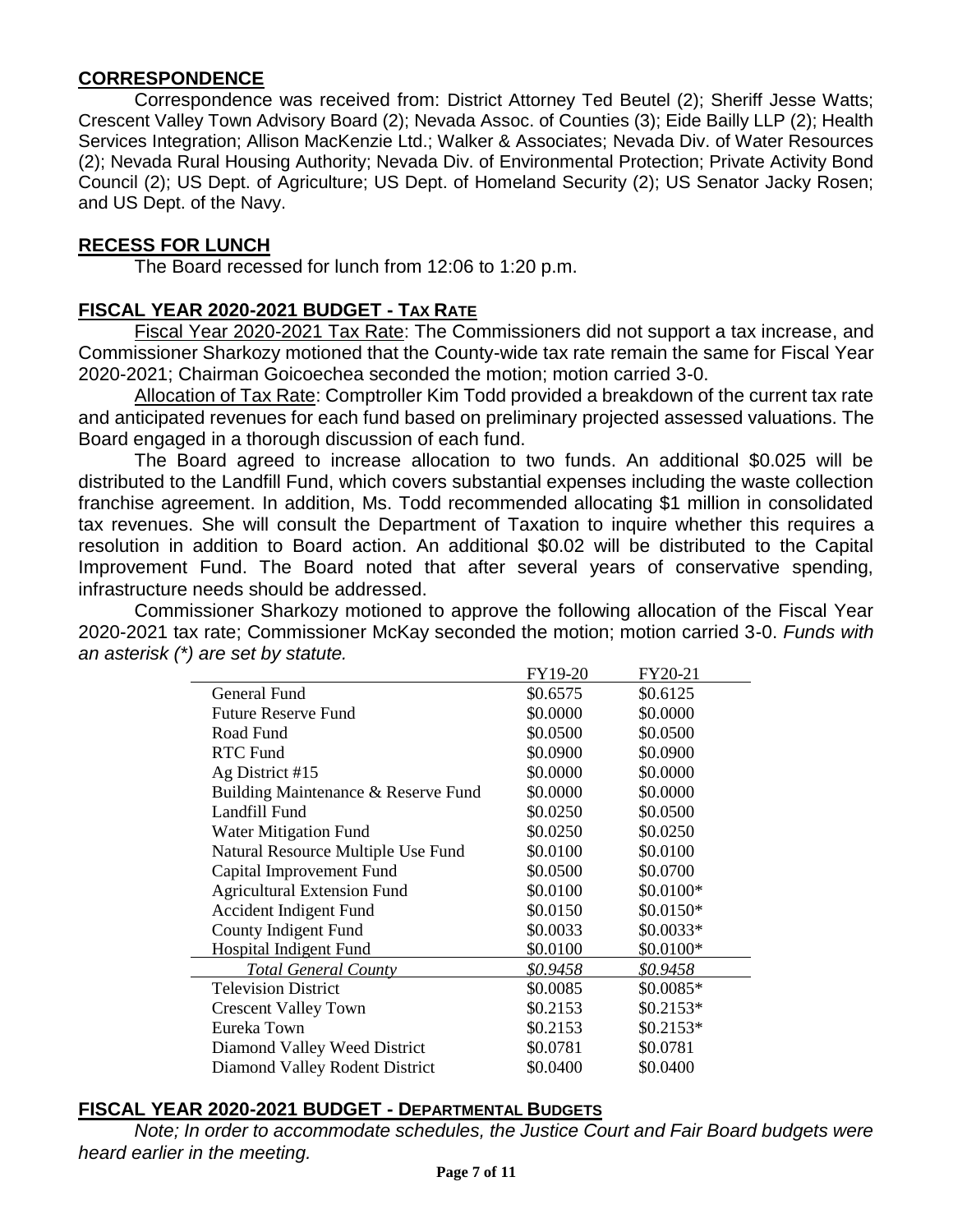**Justice Court; Justice Court AA Fund; Justice Court Facility Fund:** Justice of the Peace Dorothy Rowley and Justice Court Manager Amy Jensen presented budget requests for the upcoming fiscal year. An overall increase of \$58,860.00 was requested in the Justice Court budget. The bulk of the increase is for an estimate of jury trials due to a recent change in legislation that now allows defendants in domestic violence cases to request a jury trial. This will also cover conflict counsel – the County's public defender is married to the prosecutor in domestic violence cases, creating a conflict of interest, necessitating the County to hire outside defense counsel. Ms. Rowley doesn't foresee a need for casual staff, but asked that casual hours be budgeted status quo in the event coverage is needed during absence of regular staff.

The current layout of the Justice Courtroom doesn't accommodate juror selection, so staff is working with Public Works to plan facility changes in the Justice Courtroom. The Justice Court Facility Fund will finance these upgrades.

Proposed increases in the Justice Court AA Fund are for technology replacements and contingency recommended by the IT Department.

Commissioner Sharkozy motioned to accept the tentative budgets for Justice Court, Justice Court AA Fund, and Justice Court Facility Fund as presented; Commissioner McKay seconded the motion; motion carried 3-0.

**Fair Board (Agriculture District #15):** Lynn Conley, Chair of the Eureka County Fair Board, presented the Fiscal Year 2020-2021 tentative budget for the Fair Board. She noted that all line items were status quo except for two categories.

The Fair Board felt there is a need for more activities for older youth. An increase of \$5,250.00 was requested for this, with the intent of finding sponsors for the additional events. If sponsors are not secured, additional activities will not be added.

The other request was to increase the line item for t-shirts to \$6,000.00. Pre-orders for sweatshirts and t-shirts will be taken for the Fair, so this is a reimbursable line item and will not result in an increased cost to the County.

**Library:** Comptroller Kim Todd budgeted \$110,000.00 for the library contract, based on an estimate received from staff at the Elko-Lander-Eureka County Library System that the base contract amount will be \$106,111.00, an increase of \$6,950.00 over the previous year's contract. This includes a 3% cost of living allowance for library staff. Library Director Kassie Antonucci plans to attend a future meeting to discuss the library budget and a proposed project to install fiber to rural libraries under the E-Rate program.

**Crescent Valley Town Advisory Board:** Nona Kellerman, Chair, presented budget requests on behalf of the CVTAB. The Town Board originally contemplated an increase to service and supplies, but now felt a status quo operating budget would suffice.

Ms. Kellerman requested tables, a rack, tablecloths, table skirts, and privacy screens for the Crescent Valley Community Center at an estimated cost of \$3,200.00. Street lights and solar lights for flags on the welcome sign were requested, with no immediate estimate.

Ms. Kellerman explained capital outlay requests for the Crescent Valley Town Park, but noted she didn't have time to get definitive quotes. These include expansion of the concrete pad, picnic tables (one wheelchair accessible), a cover over the pavilion, and repair to the existing structure. This project will require tree removal and relocation of sprinkler lines. Ms. Kellerman gave a preliminary cost estimate of \$40,000.00.

Ms. Todd advised that the Crescent Valley Town budget would not support a capital project of this amount, so the Board asked that it be budgeted in the Capital Projects Fund. Ron Damele felt the project would exceed \$50,000.00, and suggested that the tree be removed by the arborist in the current fiscal year.

**Recreation Board:** The Recreation Board sent an email with tentative budget requests. This included a \$40,000.00 increase in the Recreation Fund to finance the new events coordinator position, and a \$10,000.00 increase in capital outlay to serve as matching funds for grants to begin the planned VFW Memorial Park on Main Street in Eureka.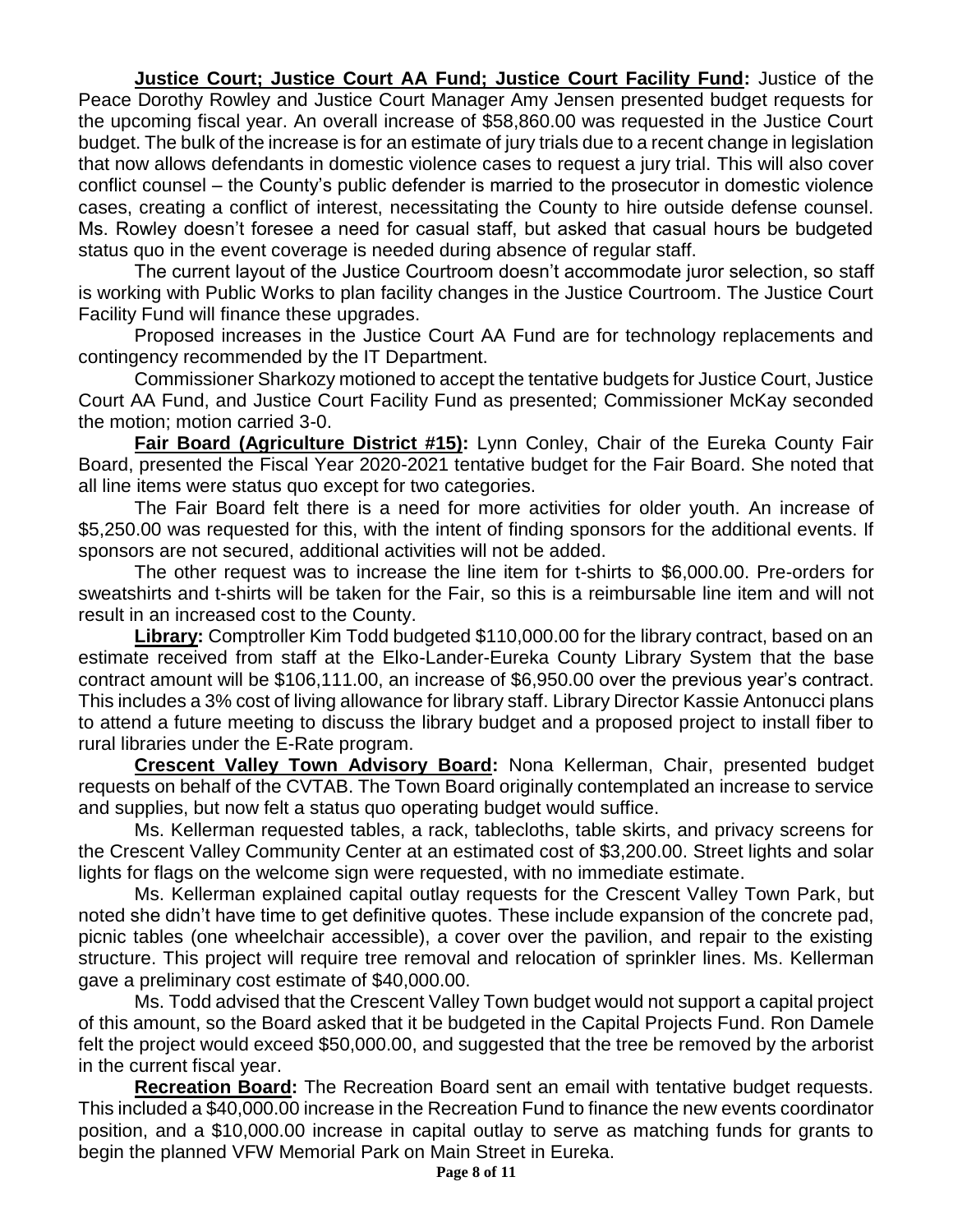An increase of \$3,000.00 (for a total of \$20,000.00) was requested in the Tourism Fund, for advertising and promotion of events. Ms. Todd informed that this may need to be decreased once revenue projections are finalized. State law does not allow a public entity to file a negative budget, and the current fund balance does not support this amount.

**Television District:** Bill Leppala, President of the Television District, and Dale Lotspeich, contractor/Eagle Communications, were in attendance to present the tentative budget for the Television District. Requested changes are as follows: an increase of \$3,000.00 in salaries and wages to accommodate additional meetings to manage equipment upgrades; a decrease of \$40,200.00 for Tank Hill capital outlay due to equipment purchased in the current fiscal year; an increase of \$20,000.00 for fiber delivery of signals from Prospect Peak, along with a decrease of \$45,000.00 for equipment purchased in the current fiscal year; an increase of \$20,000.00 for fiber delivery of signals from Argenta Ridge, along with an increase of \$55,000.00 for equipment replacements. Overall, this represents a 5% increase over the previous year's budget.

Mr. Lotspeich explained that the Television District is working more closely with Public Works and the IT Department to work cooperatively on improvements to avoid duplication of costs and efforts.

**Sheriff / Jail:** Sheriff Watts presented the proposed budget for his departments. The most substantial increases were requested in services and supplies to purchase a canine vehicle cage and provide canine training; for maintenance to cover body cameras, dash cameras, and tasers; and for jail maintenance for replacement of the large battery backup system for the facility. Minor increases were requested in the following categories: communication supplies/replacements, coroner fees, public relations, travel and training, fuel, and maintenance. Capital outlay represented an overall decrease of \$20,000.00, but includes a request for a new copy machine and a substantial contingency amount.

The Sheriff's Office currently budgets annually for Lexipol to update and maintain policies. This only pertains to the patrol policy, which hasn't been updated since 2011. Sheriff Watts proposed a one-time increase for the initial year to engage Legal & Liability Risk Management Institute (a POOL/PACT partner) to draft policies for patrol and detentions, after which this line item will decrease to an annual maintenance fee.

**Public Works:** Before reviewing budgets for the departments under Public Works, Director Ron Damele notified the Board that it is his intention to retire in the next fiscal year.

There was a notable addition to the Public Works budget for the Eureka Community Care Facility, a long-term care facility that the Chairman has been working with Mr. Damele on. A total of \$230,000.00 is budgeted for the initial year to cover details such as planning and schematic design. The County plans to purchase transformers from Mt. Wheeler Power at the Eureka Canyon Subdivision (with costs prorated to the affected lots), and Mr. Damele noted there should be sufficient contingency funds in the Public Works budget to cover these costs.

**Buildings & Grounds:** The Buildings & Grounds budget covers every County building including heating, cooling, fuel, maintenance, elevator maintenance, fire systems, etc. The ability to track each building in more detail in the Tyler Technologies software has allowed staff to make appropriate changes to line items and this budget had a minimal overall increase.

**Road Department:** The Road Department budget reflects changes in several categories, mostly due to rising costs of fuel and supplies. This budget provides for some in-house projects by the road crew, which saves the County money in contract services. Capital outlay requests for the Road Department include a grader, loader, two semi-tractors, and a snow plow. The County has some trade-in equipment that will substantially offset the costs of these purchases.

**Regional Transportation Commission:** The tentative budget for RTC includes \$2.5 million for the large Road & Utility Improvement Project expected to cost \$3 million in the next fiscal year for the first phase of the project. A portion of this has been identified in the Airport budget and Mr. Damele will work with the Comptroller to prorate costs accordingly to the affected utility and town funds.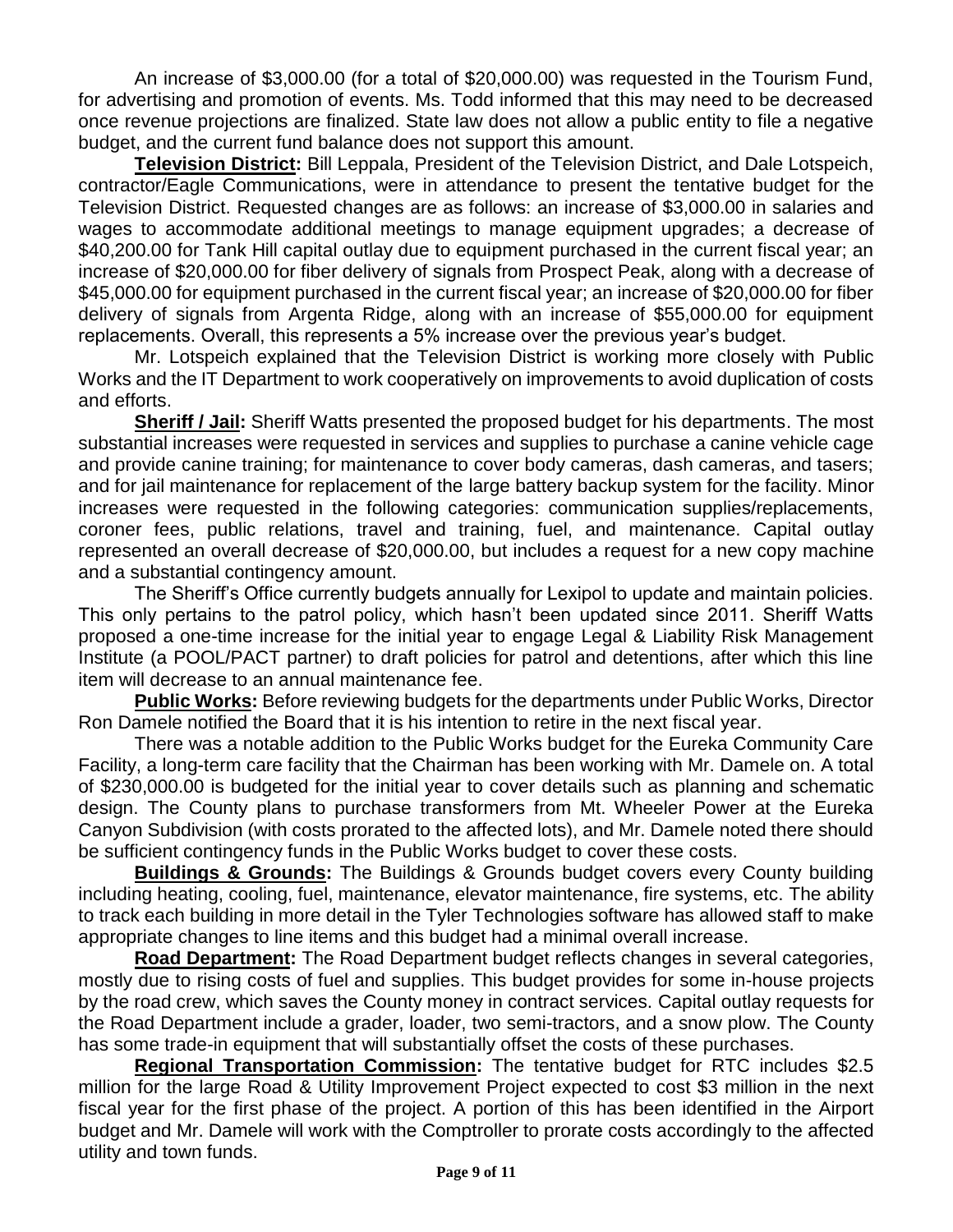**Swimming Pool:** Very little change was proposed in the Swimming Pool tentative budget. Joyce Jeppesen noted there is a plan to replace the old metal lockers with new lockers made of materials more conducive to the high humidity levels at the Pool.

**Public Parks:** This budget supports upkeep, repairs, and all maintenance for the public parks, including the Fairgrounds. This includes sprinkler systems, fences, painting, etc. A small increase was requested to use contract janitor services after large events, and \$25,000.00 was added to capital outlay for a potential project at the Eureka Fairgrounds.

**Eureka County Fire District / Emergency Management:** The largest annual cost in this operating budget is the contract with Nevada Division of Forestry, currently \$81,531.00. Contingency is budgeted in contract services in the event of a bad fire season, and \$200,000.00 was budgeted in capital outlay to purchase a new service truck for all fire equipment in the County.

**Opera House:** Minimal increases were requested in the Opera House budget to reflect higher costs for services and supplies and for marketing. Some marketing costs will be reimbursed with the annual \$4,800.00 grant from the Nevada Commission on Tourism. Planned repairs include interior painting and work on the balcony.

**Sentinel Museum:** Minimal increases were requested in the Sentinel Museum budget to account for higher cost of supplies and to purchase merchandise that is sold at the Museum.

**Eureka Water & Sewer:** Mr. Damele explained that contingency is included in this budget in the event of a catastrophic failure of one of the wells. The budget includes a substantial increase to address one of the five sewer ponds that is currently out of service. Nevada Division of Environmental Protection will almost certainly require a new liner and other measures before this pond can be placed back into service.

**Crescent Valley Water:** Mr. Damele explained that this budget includes contingency because, due to power issues in the area, well failures are more common in Crescent Valley. The budget also includes \$60,000.00 to replace media in the arsenic treatment plant, funds to repaint a water tank, and capital outlay for a utility truck.

**Devil's Gate Water:** Minimal changes were requested in the budget for Devil's Gate Water. Mr. Damele stated it makes sense at some point to standardize rates and combine all water systems, because the water systems are not sustainable on water rates alone.

**Yucca Mountain:** The Yucca Mountain Fund has been operating on reserves from the direct payment grant received in previous years from the US Department of Energy. This was supplemented in the current fiscal year by a transfer from the General Fund and Mr. Damele suggested another transfer is appropriate until more is decided on the political front in relation to the Yucca Mountain Project. The Board agreed to transfer \$50,000.00 from the General Fund for the upcoming fiscal year.

Landfill: The Landfill budget supports the waste collection franchise agreement. Monies must be budgeted as a volumetric study and solid waste management plan update may be required in the upcoming year. Monies were included in capital outlay for purchase of a new track loader for the Eureka Landfill.

**Planning Commission:** No increases were requested for the Planning Commission. This budget supports activity related to parcel maps, subdivisions, etc.

**Town of Eureka:** This budget supports Eureka Town Fire, Streets & Grounds, and Street Lighting. Although there were some adjustments to some of the line items, overall a flat budget was requested.

**Town of Crescent Valley:** Similarly, this budget supports the Fire Department, Street Maintenance, and Crescent Valley Town Park and only minimal increases were requested.

**Cemeteries:** A status quo budget was requested for the cemeteries. Mr. Damele explained that this budget supports the County Cemetery and Schwab Cemetery in Eureka. The other cemeteries are privately maintained by different organizations.

**Page 10 of 11 Airport:** This budget supports contracts for the Fixed Base Operator and AWOS (automated weather observation system). Plans include an upgrade to the card reader for the fuel